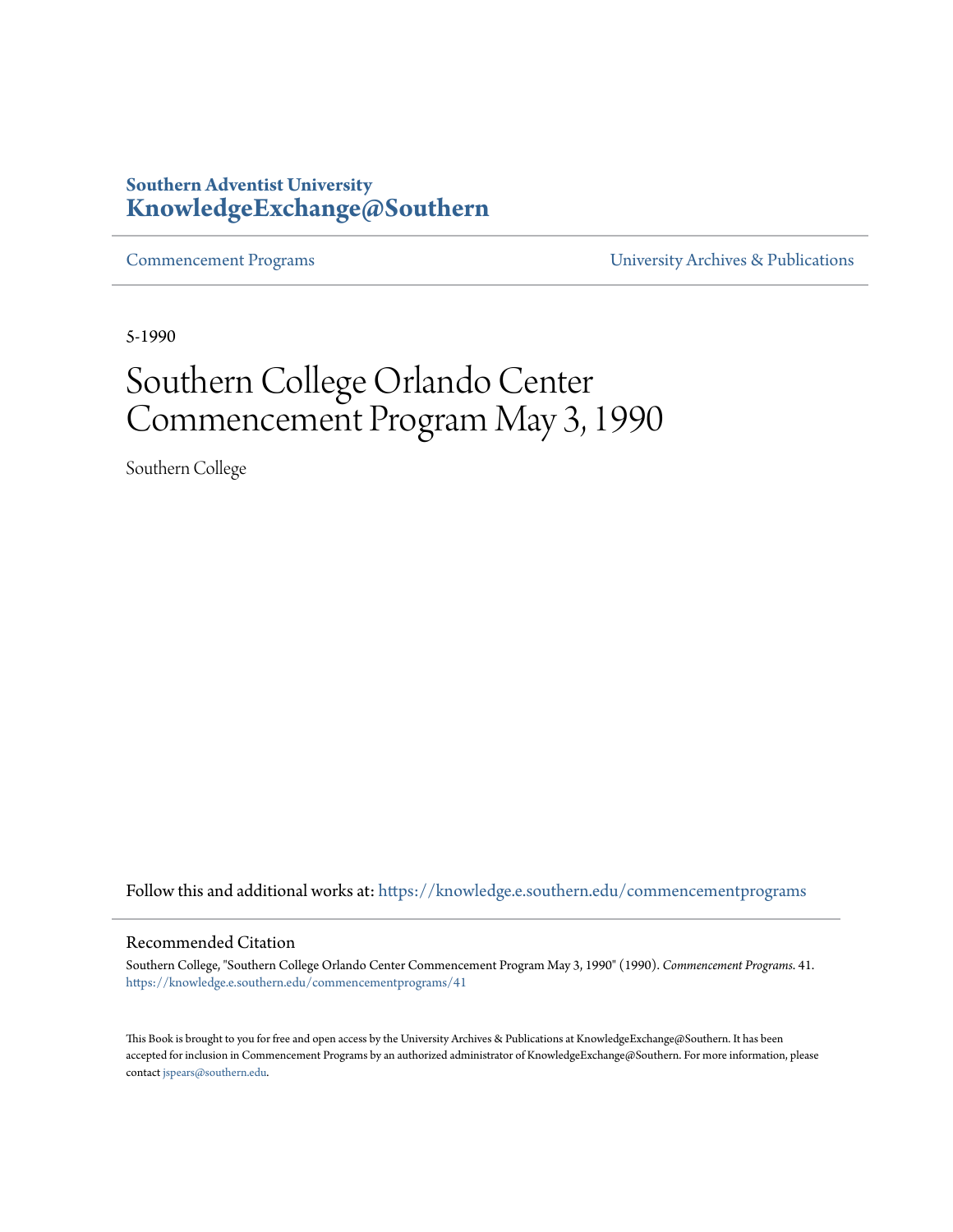

## Thursday, May 3, 1990

*ti* 



# ORLANDO CENTER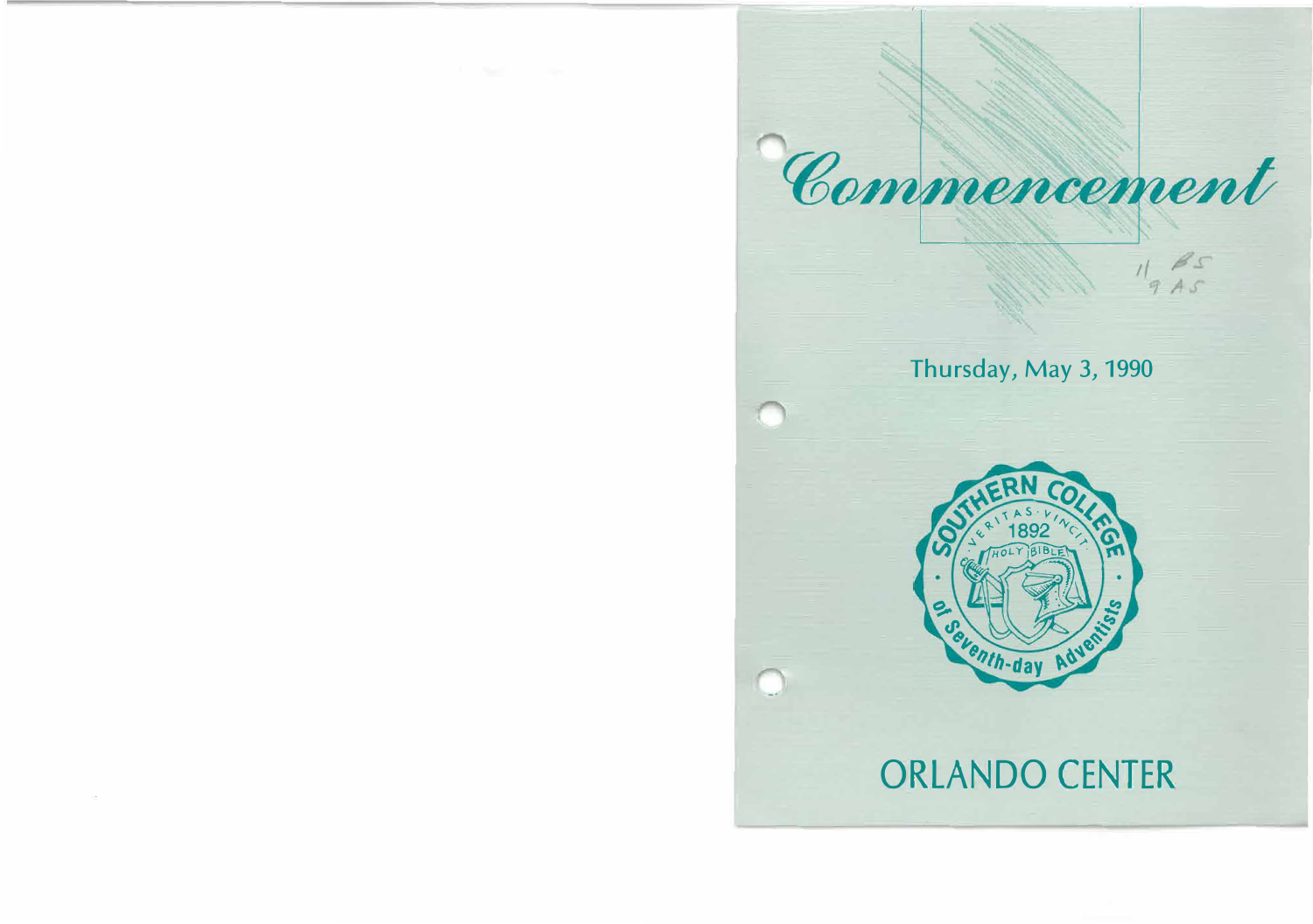

**Department of Nursing 4:00 P.M.** 

| <b>Organ Prelude</b>                                     |                                                                                                                                                                                                                                                              |
|----------------------------------------------------------|--------------------------------------------------------------------------------------------------------------------------------------------------------------------------------------------------------------------------------------------------------------|
| <b>Processional</b>                                      |                                                                                                                                                                                                                                                              |
|                                                          | <b>Class Pastor</b>                                                                                                                                                                                                                                          |
| <b>Vocal</b>                                             |                                                                                                                                                                                                                                                              |
|                                                          | <b>Assistant Professor of Nursing</b>                                                                                                                                                                                                                        |
| <b>Address</b><br>"The Four C's"                         | Carol Kunau, R.N., M.B.A.<br><b>Vice President, Nursing Administration</b><br><b>Florida Hospital Medical Center</b>                                                                                                                                         |
|                                                          | <b>Class Vice-President, B.S.</b>                                                                                                                                                                                                                            |
| <b>Tribute to Loved Ones and</b>                         | <b>Class Vice-President, A.S.</b>                                                                                                                                                                                                                            |
|                                                          | <b>Associate Chairman</b><br><b>Department of Nursing</b>                                                                                                                                                                                                    |
|                                                          |                                                                                                                                                                                                                                                              |
|                                                          |                                                                                                                                                                                                                                                              |
|                                                          |                                                                                                                                                                                                                                                              |
| <b>Recessional</b><br>the property of the control of the | <b>Organ, Cindy Durham</b><br>the contract of the contract of the contract of the contract of the contract of the contract of the contract of the contract of the contract of the contract of the contract of the contract of the contract of the contract o |

*The audience will be seated during the recessional. Please do not applaud at any time. Pictures may be taken of the graduates as they receive their pins.*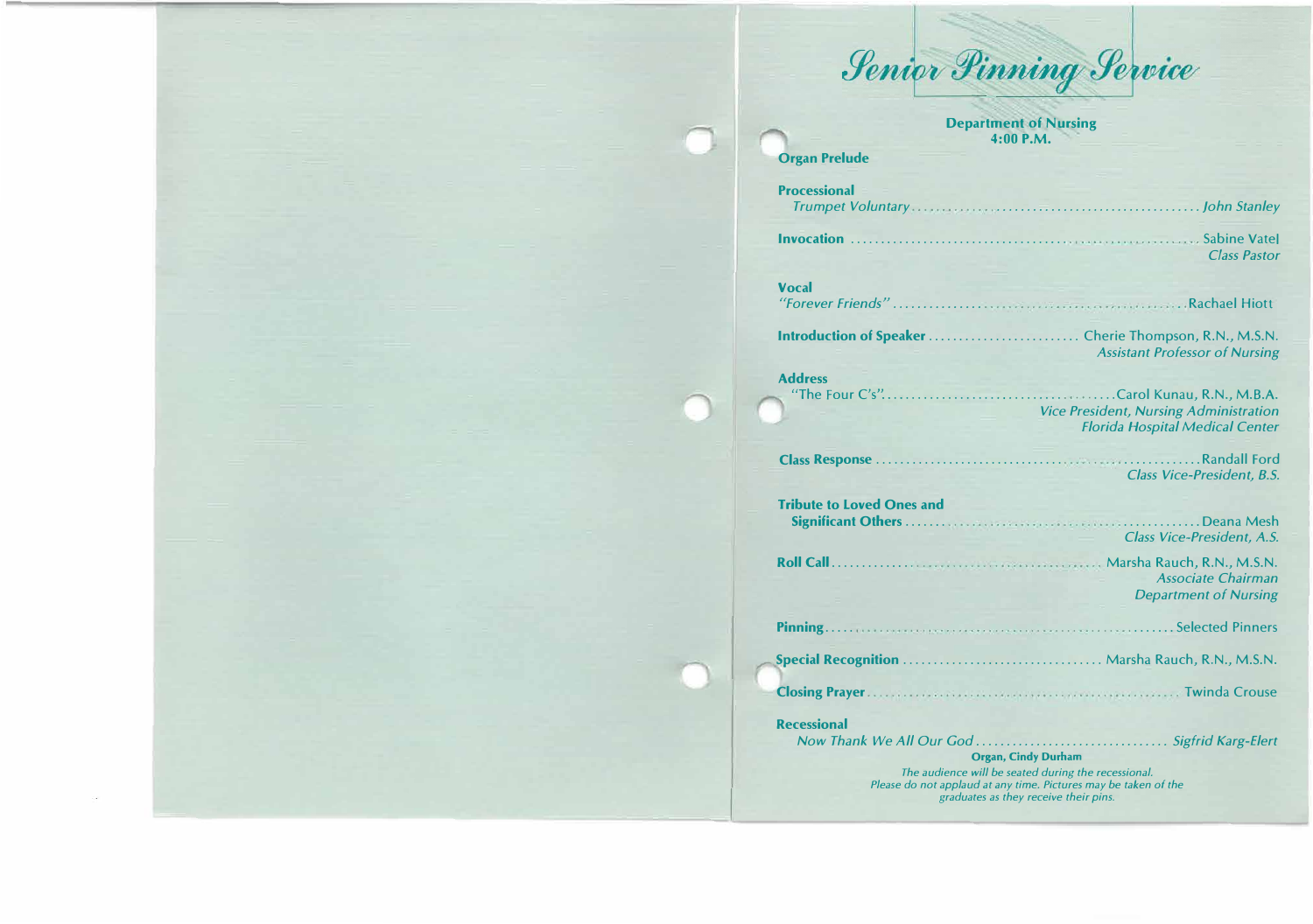

## **Organ Prelude 7:30 P.M.**

| ocessional   |                                                                                        |
|--------------|----------------------------------------------------------------------------------------|
|              |                                                                                        |
|              | <b>Class Treasurer</b>                                                                 |
| <b>Vocal</b> |                                                                                        |
|              | <b>Example 2 President, Southern College of</b><br><b>Seventh-day Adventists</b>       |
|              | Chester H. Damron, M.A.<br><b>Example 15 Chaplain, Florida Hospital Medical Center</b> |
|              | <b>Class President</b><br>vesentation of Degree Candidates  Marsha Rauch, R.N., M.S.N. |
|              | <b>Associate Chairman, Department of Nursing</b><br>Director, Orlando Center           |
|              | <b>President</b><br>Marsha Rauch, R.N., M.S.N.<br><b>Associate Chairman</b>            |
|              | President, Orlando Chapter<br><b>Alumni Association</b>                                |
|              | <b>Class Vice-President, A.S.</b>                                                      |
|              |                                                                                        |
| cessional    | <b><i>Communication</i></b>                                                            |

**Organ, Cindy Durham**  *The audience will be seated during the recessional. Please do not applaud at any time. Pictures may be taken of the graduates* as *they receive their diplomas.* 

President's Message<br>to Graduates

## **BEGINNINGS**

Beginnings are all around us. Today is one of them. Your family, your teachers, and I are proud of you and what you have already accomplished. My personal congratulations to you! Yet, you and I both recognize that today is a bridge, not a destination.

The college granting you your diploma today has sought to prepare you with knowledge and values for a productive, successful life of service. Beyond that, Southern College has always tried to keep before its students the ultimate ending -for those who choose it: an eternal, happy life infinitely superior to the present both in quality and quantity.

Graduates, at your commencement I commend to you the Lord's advice, in Jeremiah 9:23,24: *"Thus saith the Lord, Let not the wise man glory in his wisdom, neither let the mighty man glory in his might, let not the rich man glory in his riches: But let him that glorieth glory in this, that he understandeth and knoweth me, that I am the Lord which exercise lovingkindness, judgment, and righteousness, in the earth: for in these things I delight, saith the Lord."* 

As you move on to the next phase of your life, may God's Word guide you. May vcellence and quality describe your service to those around you and to God. May love encircle you and give you peace and joy. Danald R. Sally

Reception

A light supper reception, provided by the Alumni Association of Southern College of Seventh-Day Adventists and Florida Hospital for graduates and their families, will be served in the Fellowship Hall, immediately following the Pinning Service. Tickets are required.

Senior Class Officers

**President Vice President, A.S. Vice President, B.S. ��cretary/Treasurer ·tor ;,ponsor** 

Sheila Beltz Deana Mesh Randall Ford Laurie Williams Sabine Vatel Cherie Thompson

Hanor Cords

**GOLD CORD** - *SUMMA CUM LAUDE* - 3.90 + GPA **SILVER CORD** - *MAGNA CUM LAUDE* - 3.75-3.89 GPA **GREEN CORD** - *CUM LAUDE* - 3.50-3.74 GPA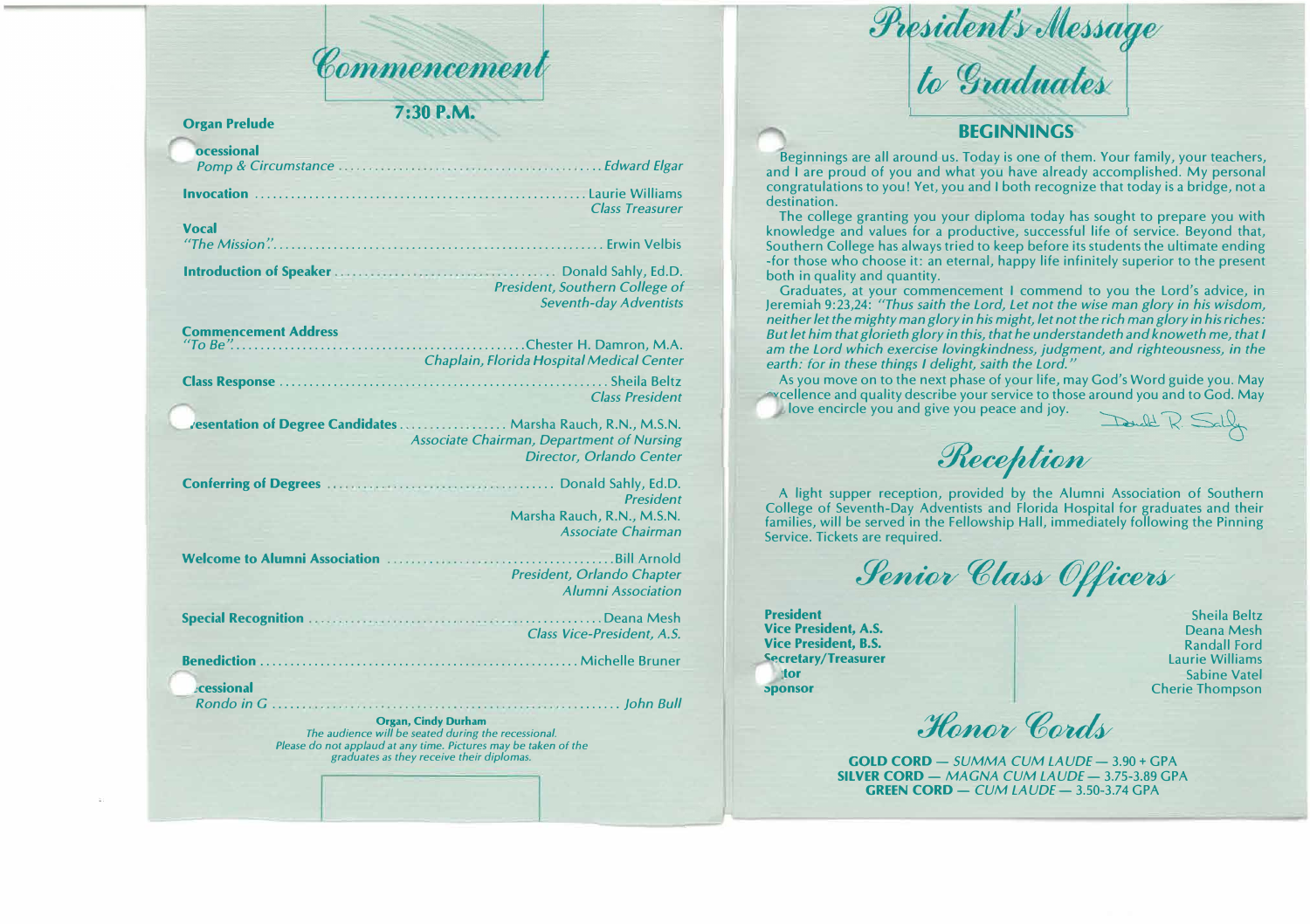*Seniors* 

#### **BACHELOR of SCIENCE**

Deanna Reddick Dukes *Magna Cum Laude*  Angela Dawn Ford Randall Paul Ford Kathleen Anne Goff *Cum Laude*  Cynthia Louise Thomas Cenon Erwin Velbis

## **ASSOCIATE of SCIENCE**

Sheila Shawne Beltz Michelle Lyn Bruner Twinda Lynn Whitehead Crouse Susan Elizabeth Foster Deana Christina Mesh Marie-Sabine Vatel Laurie Ann Williams

*Summer Graduates* 

## **BACHELOR of SCIENCE**

Julie Anne Bulled Linda Sue Gribble Vilma Mercedes limenez Lynnette L. Tellefsen Jacqueline Ann Will

## **ASSOCIATE of SCIENCE**

Robin Beth Jones Dowell H. Kelly, Jr.<br>  $\Lambda$ 

Faculty

Wiley Austin, M.S. William Crofton, M.Div. Flora Flood, R.N., M.S. Alicia Gipson, R.N., M.S.N. Richard Kunau, M.A. Roy Lukman, Ph.D. Fred Offenback, M.A. Barbara Puryear, R.N., M.S. Marsha Rauch, R.N., M.S.N. Cherie Thompson, R.N., M.S.N. Erma Webb, R.N., M.S. Ruth West, M.S. Marianne Wooley, M.S.L.S.